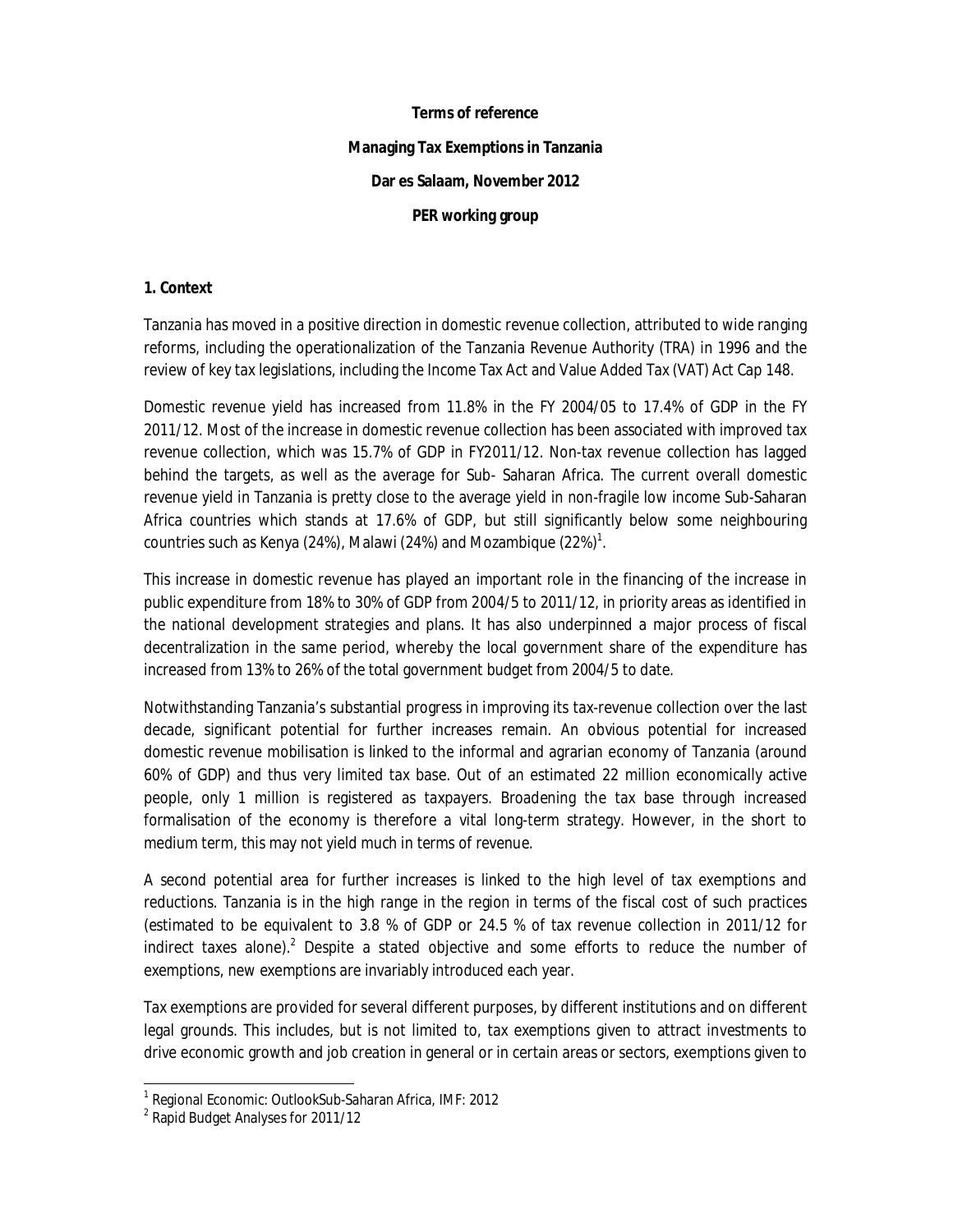promote social service delivery, enhance food security etc. It also includes exemptions given to honour international obligations/commitments. The granting of exemptions is a remit of the Ministry responsible for finance. In principle, all exemptions are provided for in the tax law governing the administration of the tax in question. Holders of some certificates and contracts, such as the strategic investor status, the TIC Certificate and operators in special economic zones, however, are entitled to a number of exemptions contained in their contracts.

Despite the high estimated costs of the tax exemptions to Tanzania since the early 1990s, there has not been a comprehensive attempt to assess the costs and benefits of these exemptions nor to evaluate their success or contribution to Government's development goals. Some studies have been undertaken including by TRA, mainly focussing on indirect taxes and VAT in particular. Similarly, the African Development Bank recently (2010) completed an analysis of the revenue losses, as did the Tax Justice Network (TJN) in Africa, which estimated both the costs of tax incentives in Tanzania and in the EAC area (summarized in the report "Tax Competition in East Africa" TJN 2012). Tanzanian civil society and religious leaders have also recently issued reports and policy papers on the issue. However, such reports only address the overall estimated costs, not the benefits and not how the exemptions are administered, and thus do not provide a full picture.

## **2. Purpose**

On 15<sup>th</sup> September 2011 a Public Expenditure Review (PER) technical retreat was held in Dar es Salaam. It was chaired by DPS Likwelile from MOF and PS Lyimo from PMO and gathered a broad range of GoT stakeholders as well as development partners.

Among the issues deliberated on at this PER retreat was the topic of tax exemptions with special attention to the fiscal costs of such. It was concluded from the discussions and confirmed by PS Lyimo in the summing up, that there had never been a comprehensive cost-benefit assessment of the overall tax exemptions provided in Tanzania to take stock of the effectiveness and efficiency of the policy implemented actively over the last decade or more.

As a first step, GOT has initiated policy reforms focussing on indirect taxes and in particular VAT. The IMF is currently providing TA to review current exemptions under the VAT Act and to amend the VAT act. Under the GBS Performance Assessment Framework, it has been agreed that the revision of the VAT Act is to be concluded by November 2013.

It has subsequently been decided by the newly established PER champions group to conduct a study, which would look at the whole range of tax exemptions provided and map out on which legal grounds, they are provided, to which beneficiaries, by which agency, with what purpose, to what cost and with what benefit. It should also include reference to neighbouring countries or other relevant comparators. The purpose would be for GOT to have a solid basis for comprehensive reforms in the area of tax exemptions in the 2013/2014 budget and beyond.

## **3. Objective and Scope**

The main objective of the study is to inform the policy and decisions makers in the Government and other decision-making machineries on the cost and benefits of the tax exemptions provided in Tanzania. The study should also point to best practices, which can be adopted to minimize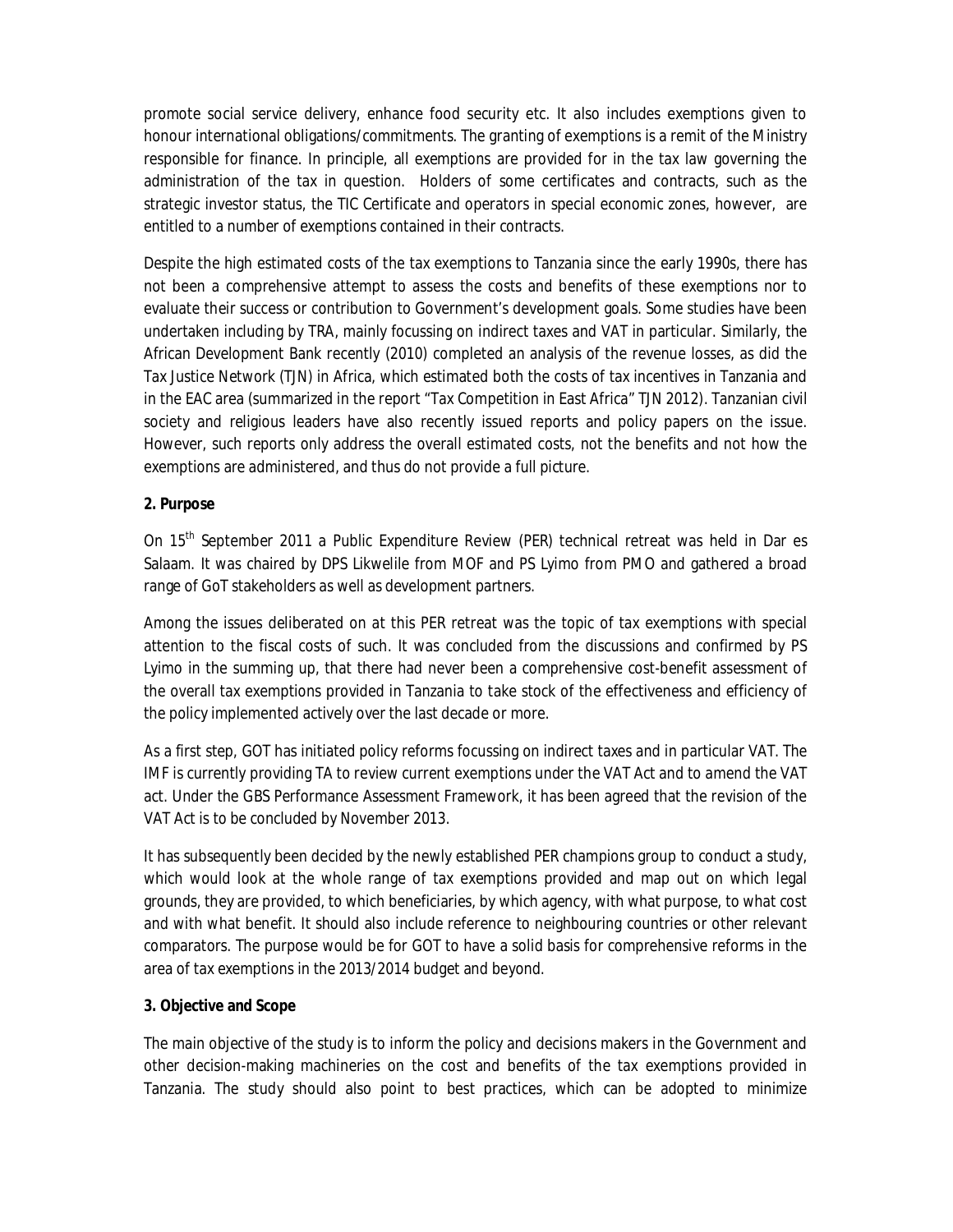unnecessary losses of revenue as a result of the application of tax exemptions and propose reforms to drastically reduce the use of tax exemptions and thus increase tax revenue.

To do this, the study will:

- i) Briefly review existing literature and studies on national and international experience with tax exemptions. Specifically, the study will review theory and evidence relating to the purpose, the advantages and the disadvantages of exemptions, the costs in terms of revenue losses and the potential gains in terms of for instance contribution to attracting foreign investments, promoting growth in selected sectors or promoting economic redistribution and other social effects.
- ii) Review/map the current tax exemptions provided in Tanzania, i.e. what types of exemptions are given, with what purpose and on which legal grounds. The mapping should also include the processes by which the exemptions are granted and the transparency of this process.
- iii) Analyse and estimate the distribution and magnitude of tax exemptions by main category of beneficiaries. Besides traditional exemptions for medicines, diplomats, government agencies and parastatals, religious organizations and NGOs, duty free shops and donor funded projects, important beneficiaries of tax exemptions include, inter alia:
	- a. Investors meeting a minimum threshold (TIC certificates)
	- b. Investors in the EPZs and SEZs
	- c. 'Strategic investors'
	- d. Mining companies
	- e. Agricultural investors
	- f. Newly listed companies on the Dar stock exchange
- iv) Assess the cost and benefits of tax exemptions provided in Tanzania over a period of time. 1995 could serve as a base year (prior to introduction of VAT), 2000 could be included as middle year and then yearly assessment from 2005 to 2012 should be included. This would give 10 data points in time. The assessment should, to the extent possible, be by type of exemptions, beneficiary sector and commodity.
- v) Benchmark the level of Tanzania's performance in exemptions with EAC partners and 2 other selected successful emerging countries to determine whether Tanzania's experience is in line with best practice.
- vi) Assess the legal framework underpinning the tax exemptions and the potential loopholes. Furthermore assess the administration of the provision of exemptions – are they solely provided to the intended beneficiaries and for the intended purposes and are they used accordingly. How is this followed up to ensure that the exemptions are not misused and what are the effective consequences of misuse?
- vii) Make recommendations that will help to diminish revenue losses and reduce the level of tax exemptions in Tanzania, including engaging relevant stakeholders in developing proposed interventions. Recommendations should be specific to each type of exemption and should spell out possible needed changes to the legal framework and/or administrative practise underpinning the exemptions. Where appropriate the suggested interventions should be sequenced.